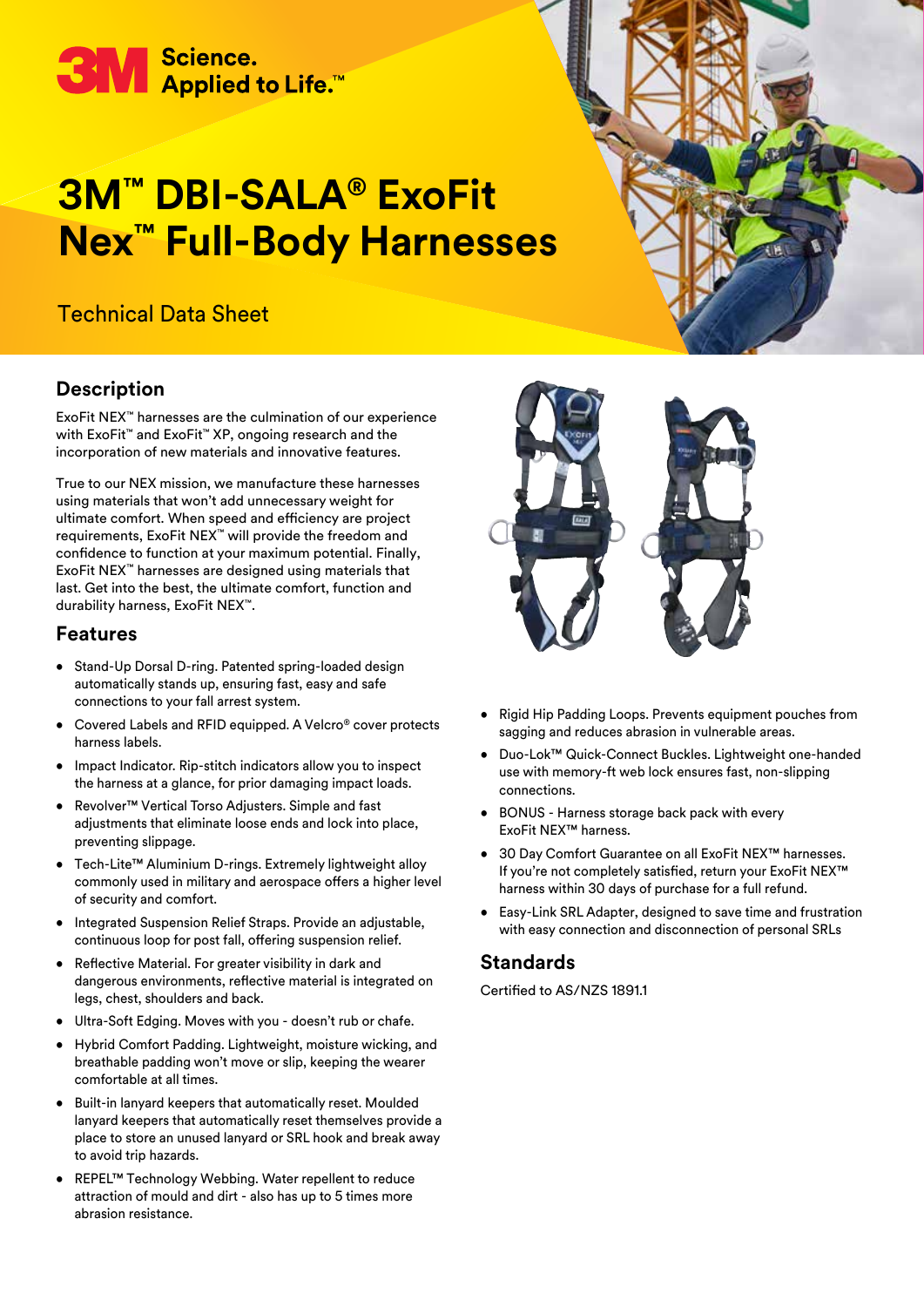# **Specifications**

| Webbing treatment                    | REPEL™ Technology     |
|--------------------------------------|-----------------------|
| Webbing material                     | <b>Grey Polyester</b> |
| Webbing width                        | 45mm                  |
| Webbing minimum<br>breaking strength | 27kN                  |

Resistant to UV and common organic solvents (if in doubt contact manufacturer)

| <b>Thread Material</b>               | <b>High Strength Polyester</b>                                                                                                                                                                                                                   |
|--------------------------------------|--------------------------------------------------------------------------------------------------------------------------------------------------------------------------------------------------------------------------------------------------|
| <b>Hybrid Comfort</b><br>Padding     | Shoulder/Back, Hip, Leg, Chest -<br>on applicable models                                                                                                                                                                                         |
| Materials<br>(where applicable)      | Nylon & Polyester, Nylon 6-6<br>(belt loops), Dri-Lex <sup>®</sup> Aerospace<br>Mesh, EVA Foam, 3M™<br>Scotchlite® Reflective                                                                                                                    |
| Temperature<br>(working environment) | -20°C to 50°C (guide only)                                                                                                                                                                                                                       |
| Capacity                             | One user - 136 kg, combined<br>weight of person, tools, clothing<br>etc. when used in conjunction<br>with a DBI-Sala or Protecta<br>Connecting system (SRL,<br>Lanyard, etc) the harness is<br>rated up to the limit of the<br>connecting system |

# **Weights**

| <b>Model</b>                            | <b>Weight</b>                                                                           |
|-----------------------------------------|-----------------------------------------------------------------------------------------|
| Riggers Harness                         | 1.85kg based on a small sized<br>harness                                                |
| Cross-Over Harness                      | 1.70kg, based on a small sized<br>harness                                               |
| <b>Confined Space</b><br><b>Harness</b> | 2.70kg, based on a small sized<br>harness                                               |
| <b>Tower Workers Harness</b>            | 3.25kg based on a small sized<br>harness                                                |
| <b>Wind Energy Harness</b>              | 3.30kg, based on a medium<br>sized harness                                              |
| <b>Sit Harness</b>                      | 1.50kg based on a small sized<br>harness                                                |
| Climbing Harness                        | 2.35kg, based on a medium sized<br>harness                                              |
| <b>Flotation Harness</b>                | 2.90kg - 275N model, 3.3kg -<br>275N MED/SOLAS model, based<br>on a small sized harness |

# **Ordering Information**

| <b>3M Code</b>        | Model#    | <b>Description</b>                                                   |
|-----------------------|-----------|----------------------------------------------------------------------|
| 70007925673 603S2018  |           | 3M™ DBI-SALA® ExoFit NEX™<br><b>Riggers Harness Small</b>            |
| 70007925467 603M2018  |           | 3M™ DBI-SALA® ExoFit NEX™<br><b>Riggers Harness Medium</b>           |
| 70007926127           | 603L2018  | 3M™ DBI-SAI A® FxoFit NFX™<br><b>Riggers Harness Large</b>           |
| 70007938429           | 603XL2018 | 3M™ DBI-SALA® ExoFit NEX™<br>Riggers Harness X Large                 |
| 70007946505           | 613S2016  | 3M™ DBI-SAI A® FxoFit NFX™<br>Cross-Over Harness Small               |
| 70007926655           | 613M2016  | 3M™ DBI-SALA® ExoFit NEX™<br><b>Cross-Over Harness Medium</b>        |
| 70007941803           | 613L2016  | 3M™ DBI-SALA® ExoFit NEX™<br>Cross-Over Harness Large                |
| 70007936696 613XL2016 |           | 3M™ DBI-SALA® ExoFit NEX™<br><b>Cross-Over Harness X Large</b>       |
| 70007929378           | 623S2018  | 3M™ DBI-SALA® ExoFit NEX™<br><b>Confined Space Harness Small</b>     |
| 70007926010           | 623M2018  | 3M™ DBI-SALA® ExoFit NEX™<br><b>Confined Space Harness</b><br>Medium |
| 70007925798           | 623L2018  | 3M™ DBI-SALA® ExoFit NEX™<br><b>Confined Space Harness Large</b>     |
| 70007925764           | 623XL2018 | 3M™ DBI-SALA® ExoFit NEX™<br><b>Confined Space Harness X Large</b>   |
| 70007935102           | 653S4016  | 3M™ DBI-SALA® ExoFit NEX™<br><b>Tower Workers Harness Small</b>      |
| 70007926366           | 653M4016  | 3M™ DBI-SALA® ExoFit NEX™<br><b>Tower Workers Harness Medium</b>     |
| 70007928917           | 653L4016  | 3M™ DBI-SALA® ExoFit NEX™<br><b>Tower Workers Harness Large</b>      |
| 70007943510           | 653XL4016 | 3M™ DBI-SALA® ExoFit NEX™<br><b>Tower Workers Harness X Large</b>    |
| 70007930723 603S4044  |           | 3M‴ DBI-SALA® ExoFit NEX<br>Wind Energy Harness Small                |
| 70007930699 603M4044  |           | 3M™ DBI-SALA® ExoFit NEX™<br>Wind Energy Harness Medium              |
| 70007943759           | 603L4044  | 3M™ DBI-SALA® ExoFit NEX™<br>Wind Energy Harness Large               |
| 70007960613           | 603XL4044 | 3M™ DBI-SALA® ExoFit NEX™<br>Wind Energy Harness X Large             |